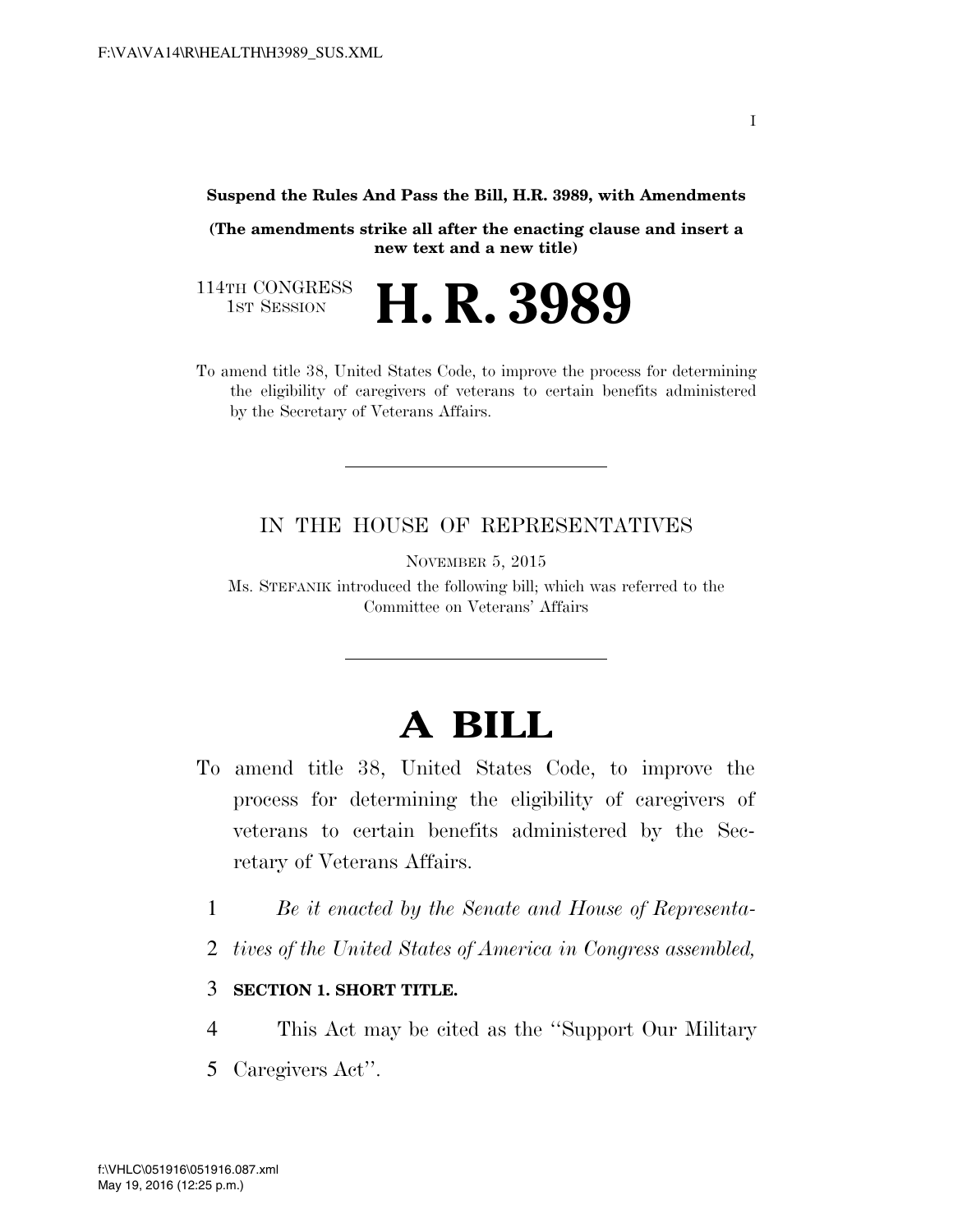| $\mathbf{1}$   | SEC. 2. EXTERNAL CLINICAL REVIEW OF DENIED APPLICA-        |
|----------------|------------------------------------------------------------|
| $\overline{2}$ | TIONS BY CAREGIVERS OF VETERANS.                           |
| 3              | (a) IN GENERAL.—Section 1720G of title 38, United          |
| $\overline{4}$ | States Code, is amended—                                   |
| 5              | $(1)$ by redesignating subsections (d) and (e) as          |
| 6              | subsections (e) and (f), respectively; and                 |
| 7              | $(2)$ by inserting after subsection $(e)$ the fol-         |
| 8              | lowing new subsection (d):                                 |
| 9              | "(d) EXTERNAL CLINICAL REVIEW OF APPLICA-                  |
| 10             | $TIONS.$ (1) Using amounts otherwise appropriated to       |
| 11             | carry out this section, an individual may elect to have an |
| 12             | independent contractor described in paragraph (2) per-     |
| 13             | form an external clinical review of any of the following:  |
| 14             | "(A) The denial by the Secretary of an applica-            |
| 15             | tion by an individual to be a caregiver or family          |
| 16             | caregiver eligible for the program of comprehensive        |
| 17             | assistance administered by the Secretary pursuant to       |
| 18             | this section.                                              |
| 19             | "(B) With respect to such an application that              |
| 20             | the Secretary has granted, a determination by the          |

as grameu, Secretary of the level or amount of personal care services that a veteran requires.

 $\langle ^{\prime}(C) \rangle$  A request by a caregiver or family care- giver for a reconsideration of the level or amount of personal care services that a veteran requires based on changes to the health or abilities of the veteran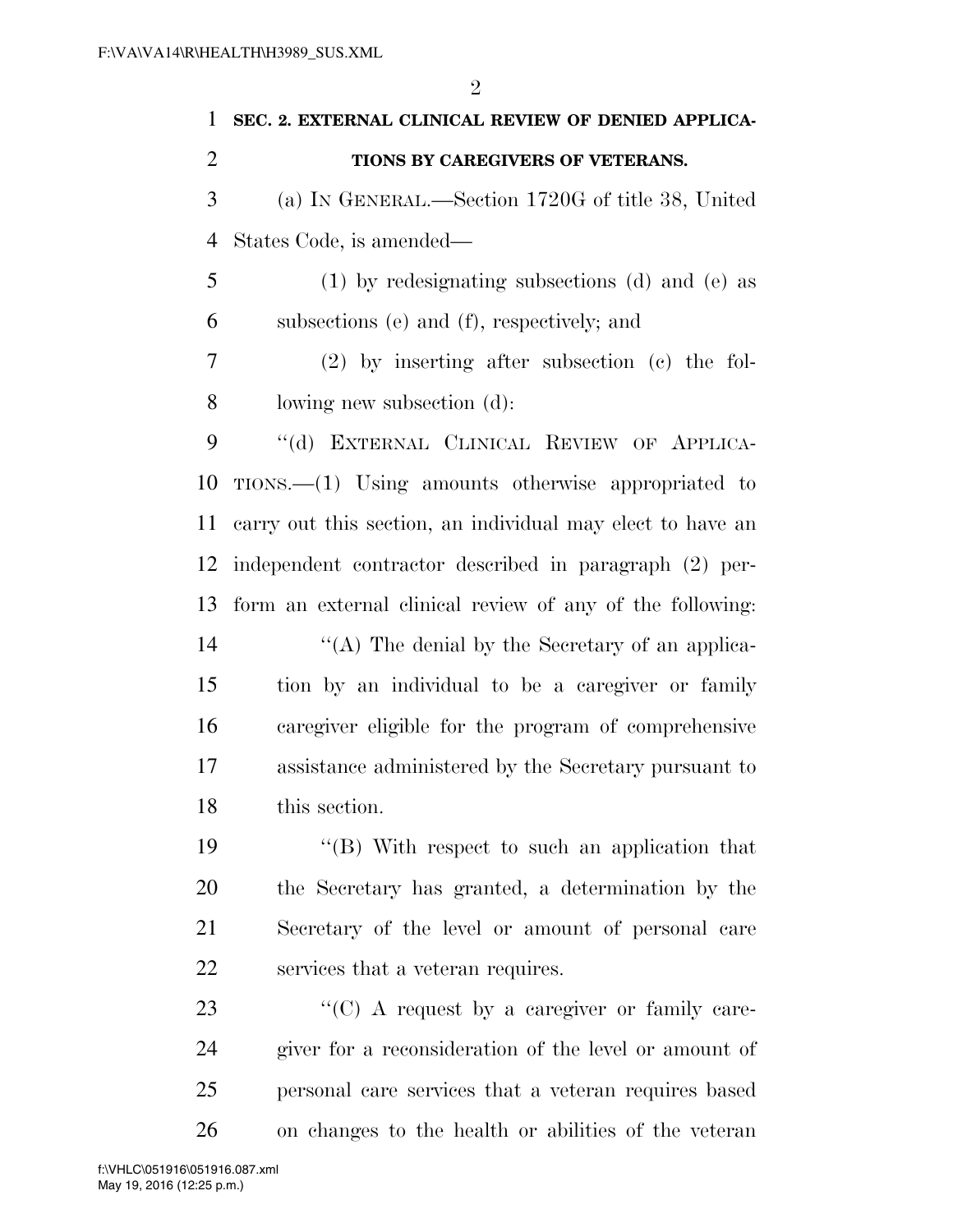occurring since the Secretary granted such an appli-cation.

3 ''(D) The revocation by the Secretary of assist- ance administered by the Secretary pursuant to this section.

 ''(2) An independent contractor described in this paragraph is an independent contractor that—

8 ''(A) is awarded a contract by the Secretary to carry out this section pursuant to full and open com-petition under the Federal Acquisition Regulation;

 $\langle \text{``(B)} \rangle$  has no direct or indirect financial relation- ship with any non-Department provider of services to caregivers and family caregivers pursuant to this title;

 ''(C) has not otherwise conducted an external clinical review of benefits administered by the Sec- retary pursuant to this title other than this section; ''(D) has sufficient training and expertise in medical science and other appropriate health, edu- cational, and vocational training and legal matters to perform the reviews described in paragraph (1); and

23 ''(E) employs a panel of physicians or other ap-propriate health care professionals who do not pro-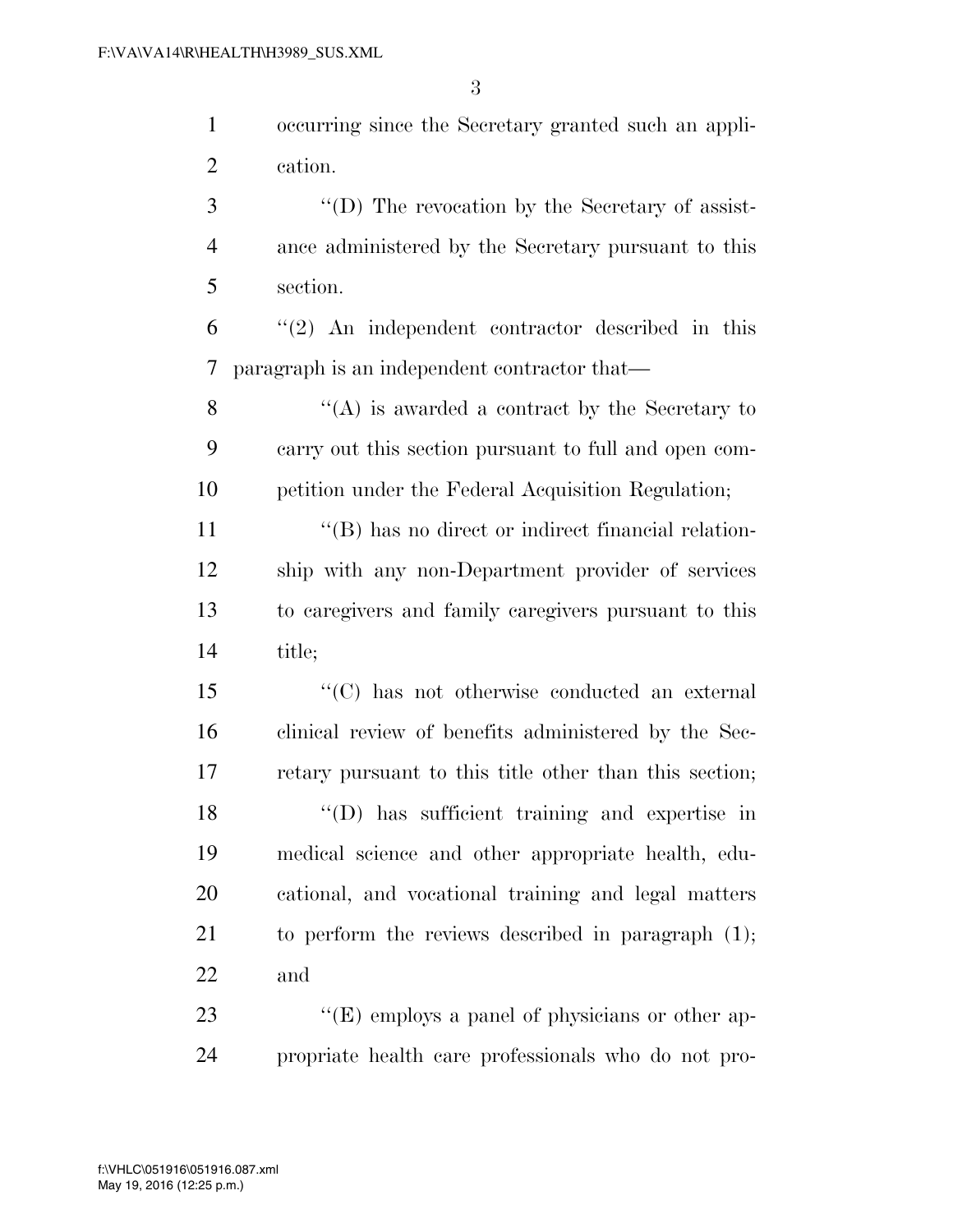| $\mathbf{1}$   | vide health care to the individual who makes an elec-         |
|----------------|---------------------------------------------------------------|
| $\overline{2}$ | tion under paragraph (1).                                     |
| 3              | "(3) Each external clinical review conducted pursu-           |
| $\overline{4}$ | ant to paragraph (1) shall—                                   |
| 5              | $\lq\lq$ be based on applicable information in-               |
| 6              | cluded in the application for assistance described in         |
| 7              | such paragraph, including clinical expertise, medical,        |
| 8              | technical, and scientific evidence;                           |
| 9              | "(B) include an opportunity for both the indi-                |
| 10             | vidual who elects for such review and, to the extent          |
| 11             | possible, the veteran for whom care is being provided         |
| 12             | to offer opinions and supporting data as to the level         |
| 13             | of care required; and                                         |
| 14             | "(C) include a review of the initial clinical re-             |
| 15             | view of such veteran and any other review made by             |
| 16             | the Secretary.                                                |
| 17             | $\lq(4)$ In carrying out the external clinical reviews pur-   |
| 18             | suant to paragraph (1), the independent contractor shall,     |
| 19             | as determined appropriate by the Secretary—                   |
| 20             | $\lq\lq$ collect and maintain information required;           |
| 21             | and                                                           |
| 22             | "(B) share such information with the Secretary.               |
| 23             | $\lq\lq(5)$ The Secretary shall take into account, but is not |
| 24             | bound by, any determination made by the independent           |
| 25             | contractor pursuant to paragraph (1) in determining the       |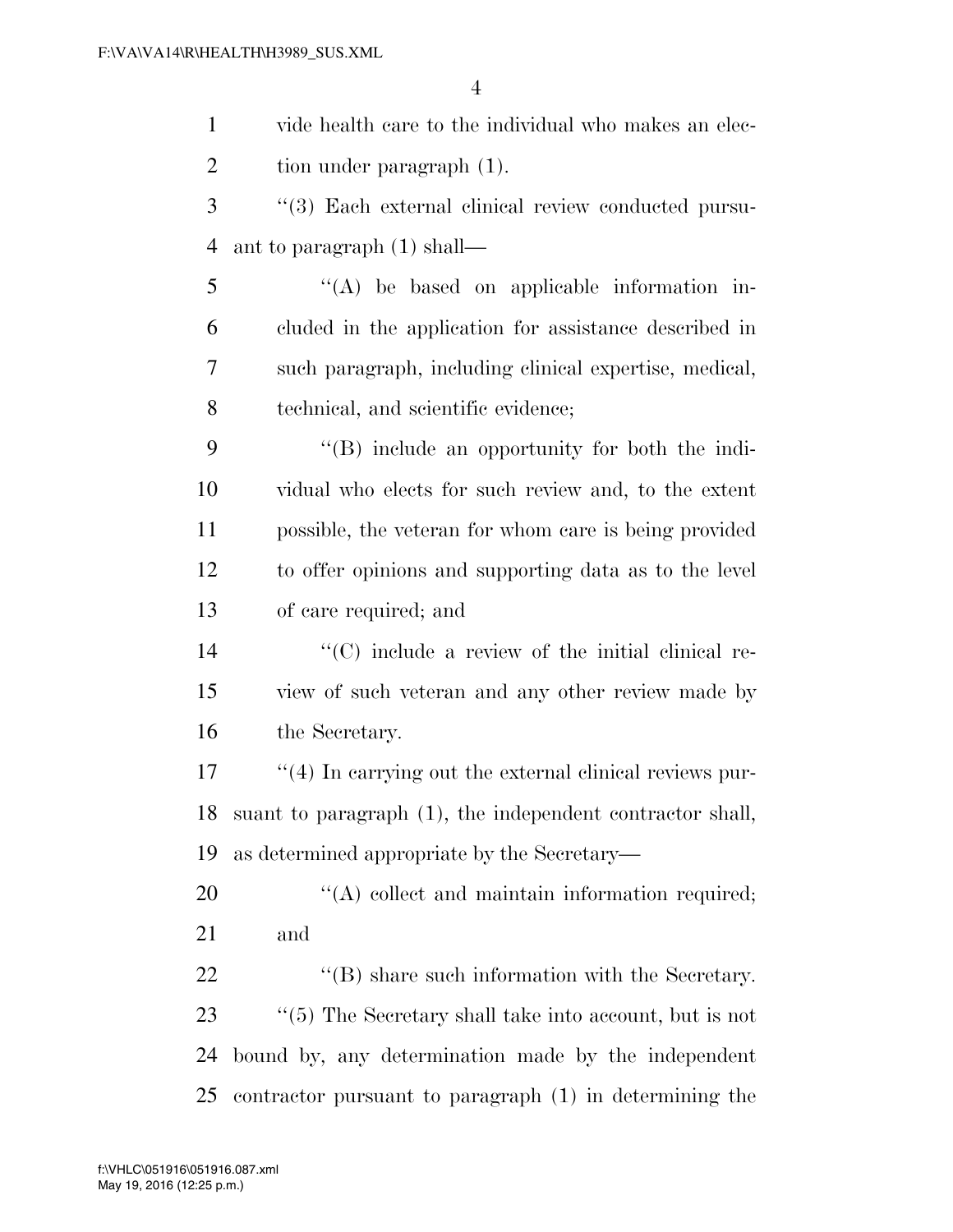final decision with respect to the application for assist- ance. The Secretary may make a final decision that is con- trary to such a determination if the Secretary includes clinically supported documentation with the decision.

 ''(6) The Secretary shall ensure that each external clinical review conducted by the independent contractor pursuant to paragraph (1) is completed and the Depart- ment is notified in writing of the results of the review by not later than 120 days after the date on which the indi- vidual makes the election under such paragraph. Not later than 30 days after the delivery of the determination rec- ommended by the independent contractors, the Secretary shall ensure that the veteran and the individual making the election under such paragraph is notified in writing of the final decision of the Secretary. In accordance with paragraph (5), such notification shall include an expla- nation of the recommended decision, a discussion of the facts and applicable regulations, and an explanation of the clinical rationale for the final decision.

 $\frac{1}{20}$  (7) The Secretary shall notify individuals who sub- mit an application to be a caregiver or family caregiver eligible for the program of comprehensive assistance ad- ministered by the Secretary pursuant to this section of the ability of the individual to make an election under para-graph (1).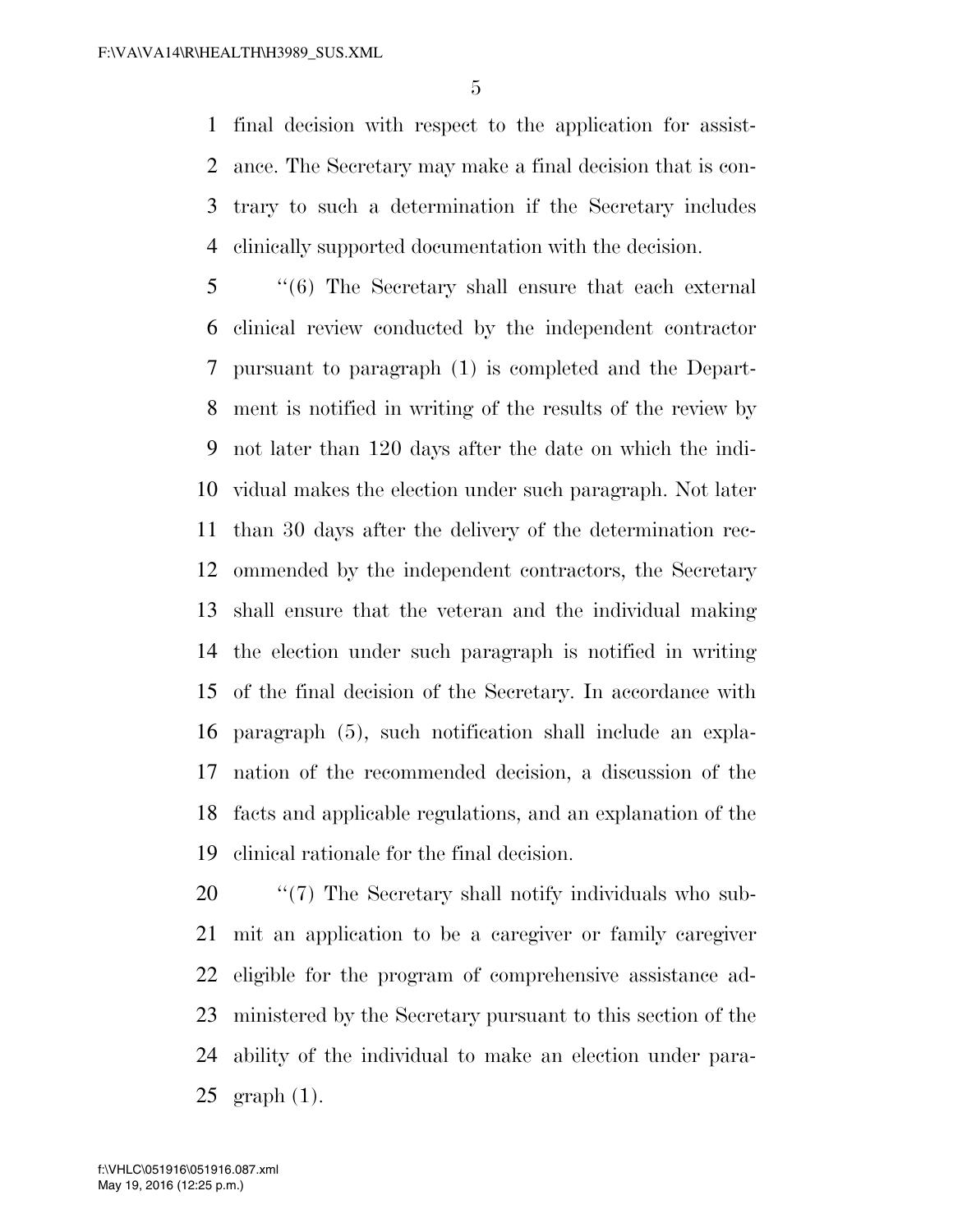''(8) Nothing in this subsection may be construed to affect claims made by veterans for disability compensation under chapter 11 of this title.''.

 (b) APPLICATION.—The amendments made by sub- section (a) shall apply with respect to elections under sub- section (d) of section 1720G of title 38, United States Code, as added by subsection (a)(2), that are for applica- tions or revocations for assistance for caregivers and fam- ily caregivers pursuant to such section for which the Sec- retary of Veterans Affairs has not made a final decision as of the date of the enactment of this Act.

## **SEC. 3. PROCESS TO DETERMINE ELIGIBILITY FOR CARE-GIVERS OF VETERANS.**

 (a) DIRECTIVES.—The Secretary of Veterans Affairs shall issue directives regarding the policies, procedures, and operational requirements for the Family Caregiver Program, including with respect to determining the eligi- bility of an individual to participate in the Family Care-giver Program.

 (b) GAO REPORT.—The Comptroller General of the United States shall submit to the Committees on Vet- erans' Affairs of the House of Representatives and the Senate a report on the processes of the Secretary of Vet-erans Affairs with respect to—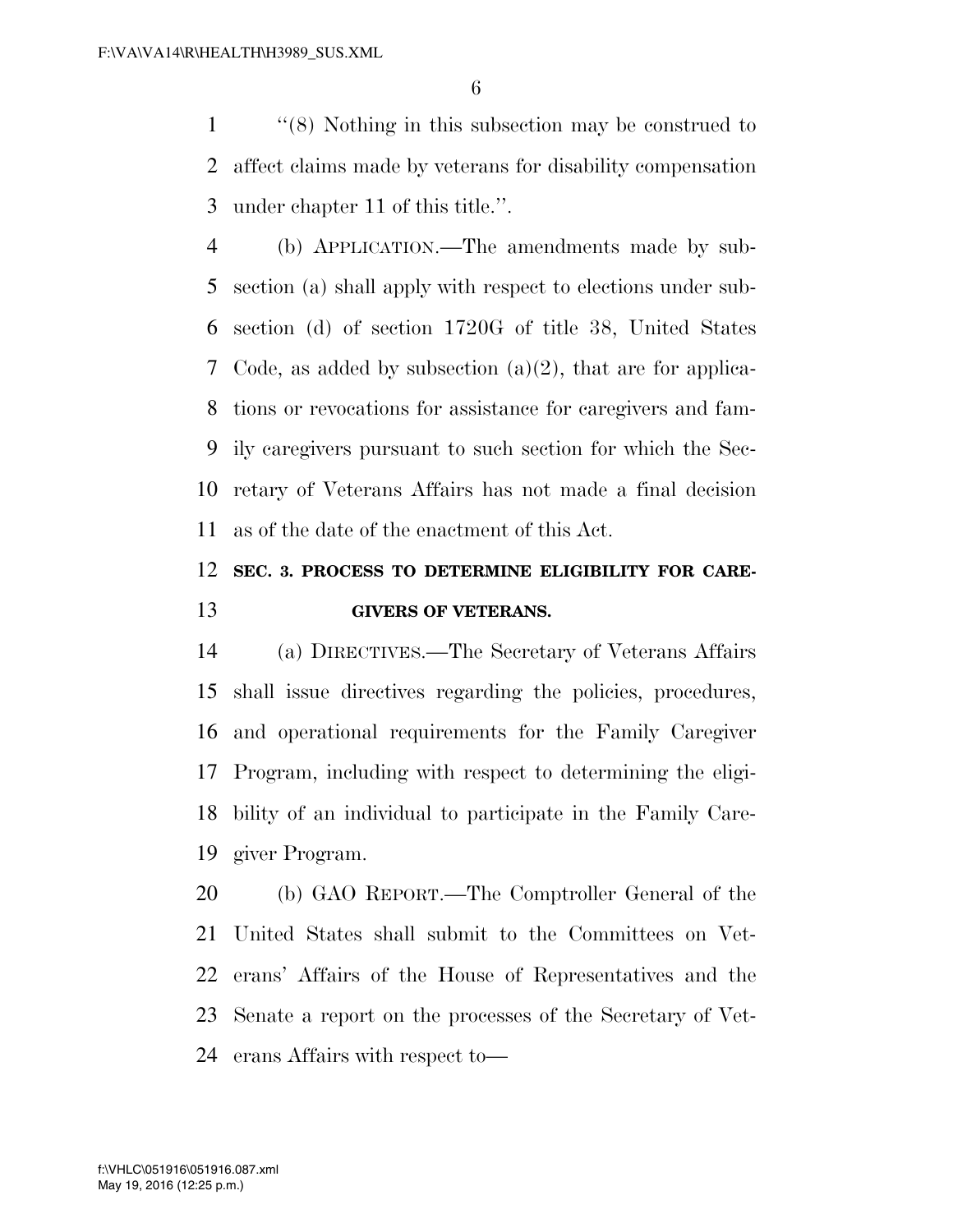| $\mathbf{1}$   | (1) determining the eligibility of an individual            |
|----------------|-------------------------------------------------------------|
| $\overline{2}$ | to participate in the Family Caregiver Program;             |
| 3              | (2) adjudicating appeals to such determina-                 |
| $\overline{4}$ | tions; and                                                  |
| 5              | (3) the periodic eligibility reevaluation of an in-         |
| 6              | dividual participating in such program and the com-         |
| 7              | munication of any changes as a result of such re-           |
| 8              | evaluations to the veteran and caregiver.                   |
| 9              | (c) FAMILY CAREGIVER PROGRAM DEFINED.—In                    |
| 10             | this section, the term "Family Caregiver Program" either    |
| 11             | the program of comprehensive assistance for family care-    |
| 12             | givers or the program of general caregiver support services |
| 13             | established by section 1720G of title 38, United States     |
| 14             | Code.                                                       |
| 15             | SEC. 4. MODIFICATION TO LIMITATION ON AWARDS AND            |
| 16             | <b>BONUSES.</b>                                             |
| 17             | Section 705 of the Veterans Access, Choice, and Ac-         |
| 18             | countability Act of 2014 (Public Law 113–146; 38 U.S.C.     |
| 19             | 703 note) is amended to read as follows:                    |
| 20             | "SEC. 705. LIMITATION ON AWARDS AND BONUSES PAID TO         |
| 21             | <b>EMPLOYEES OF DEPARTMENT OF VETERANS</b>                  |
| 22             | <b>AFFAIRS.</b>                                             |
| 23             | "The Secretary of Veterans Affairs shall ensure that        |
| 24             | the aggregate amount of awards and bonuses paid by the      |
| 25             | Secretary in a fiscal year under chapter 45 or 53 of title  |